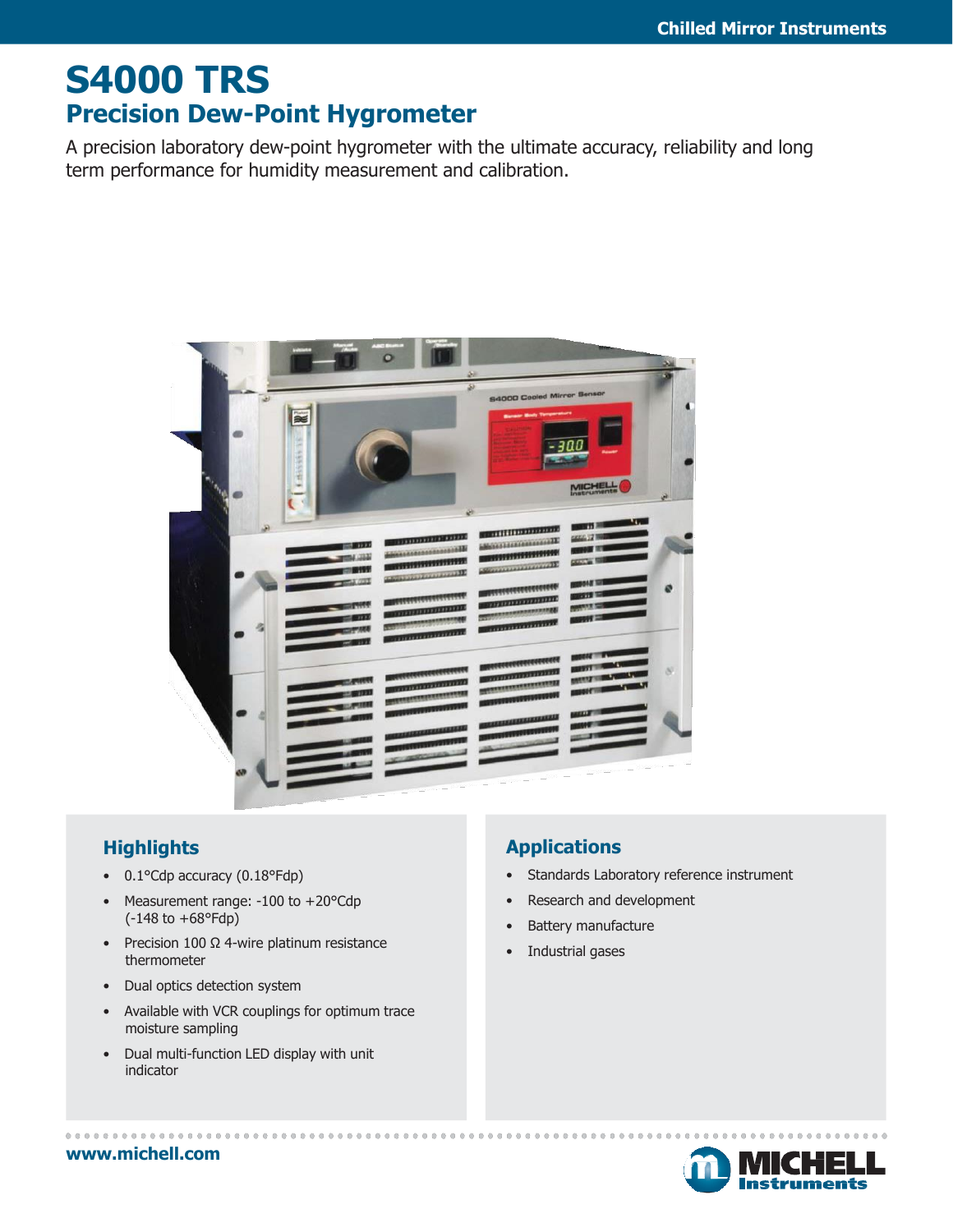## **S4000 TRS Precision Dew-Point Hygrometer**

#### **The Laboratory Standard**

The S4000 TRS offers unmatched accuracy and reliability in dew-point measurement and calibration. The powerful threestage Peltier thermoelectric heat pump, coupled with integrated auxiliary refrigerant cooling, gives an effective measurement range down to -100°C (-148°F) dew point.



#### **Dual Optics for Supreme Sensitivity**

At low frost points the rate of formation of frost on the mirror surface is extremely slow. As a result other chilled mirror dewpoint meters may give reduced accuracy, poor control stability and extremely long response times at low moisture levels. The S4000 TRS is unique in that it utilizes a dual optics detection system. This greatly increases the sensitivity of the optical loop. Response, stability and sensitivity are improved by orders of magnitude at low frost points.

#### **Calibration Integrity**

The S4000 TRS is unique amongst dew-point hygrometers. It is the only instrument that is delivered, as standard, with a full UKAS certificate providing official traceability to the UK National Standard. UKAS is the United Kingdom member of European Co-operation on Accreditation (EA), the International Laboratory Accreditation Cooperation (ILAC) and the International Accreditation Forum (IAF). As an additional benefit, the S4000 TRS has a direct traceability path to the NIST (Washington DC, USA) National Humidity Standard.

No other hygrometer provides such comprehensive traceability to a worldwide network of standards organizations. The S4000 TRS is used by many of these organisations as part of their own humidity referencing systems.

#### **Contamination Compensation**

Any optical system carries a risk of contamination. The S4000 TRS automatically compensates for any such buildup with its ABC (Automatic Balance Compensation) System. ABC ensures continuous optimum operation of the sensor by periodically driving off condensation to allow the optical loop to be rebalanced. When the contamination level is too high a visible alarm is generated. The sensor optical system may be cleaned with distilled water or a suitable high purity solvent such as acetone. ABC cycle time, duration and recovery time can all be adjusted according to the type of application to minimize the effect of contamination risk. The S4000 TRS also features a sophisticated data hold system, which maintains the instrument's signal outputs during an ABC cycle, allowing the S4000 TRS to be used for process control applications.

#### **Unbeatable Measurement Capability**

The S4000 TRS uses a highly accurate 4-wire PT100 temperature sensor and has a proven measurement capability of better than  $\pm 0.1$ °C ( $\pm 32.18$ °F) dew point.

#### **Visual Verification**

Every S4000 TRS is delivered complete with an M4K Viewing Microscope. Fitting neatly into the sensor viewing port, this microscope allows the user to confirm the presence of water or ice on the mirror surface.



**[www.michell.com](http://www.michell.com/)**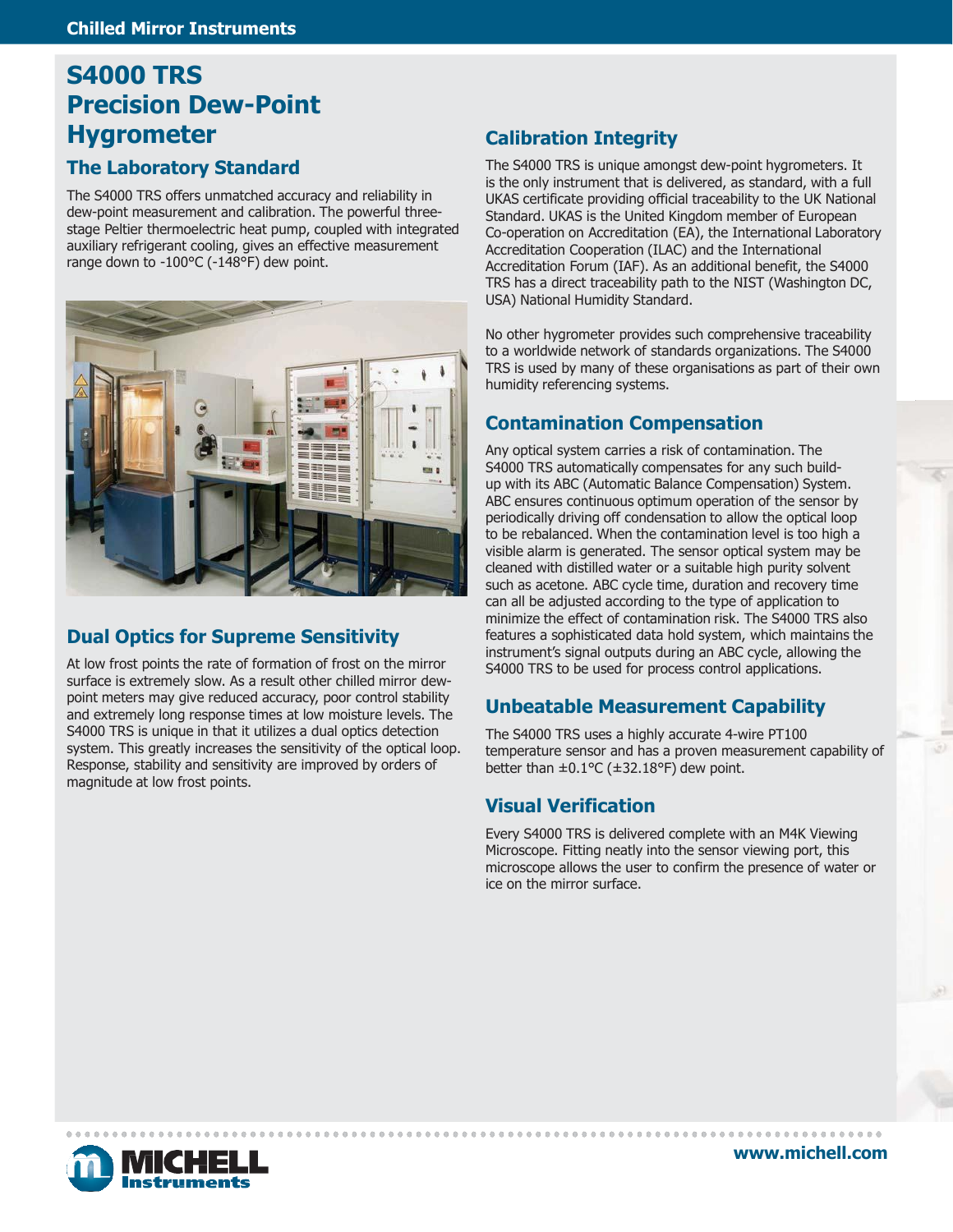#### **Technology: Chilled Mirror**

Michell's chilled mirror dew-point hygrometers are precision <sup>1</sup> instruments for critical measurement and control applications. Chilled mirror sensors measure a primary characteristic of moisture – the temperature at which condensation forms on a surface. This means that chilled mirror instruments:

- have no drift: the temperature at which condensation forms is measured directly so there are no calculated variables that could shift over time
- are inherently repeatable, giving reliable results every time

The chilled mirror sensor consists of a temperature controlled mirror and an advanced optical detection system.

A beam of light from an LED (1) is focused on the mirror surface (2) with a fixed intensity. As the mirror is cooled, less light is reflected due to the scattering effect of the condensate formed on the mirror surface. The levels of reflected and scattered light are measured by two photo-detectors (3 & 4) and compared against a third reference detector (5) measuring the intensity of light from the LED.

The signals from this optics system are used to precisely control the drive to a solid state thermoelectric cooler (TEC) (6), which heats or cools the mirror surface. The mirror surface is then controlled in an equilibrium state whereby evaporation and condensation are occurring at the same rate. In this condition the temperature of the mirror, measured by a platinum resistance thermometer (7), is equal to the dewpoint temperature of the gas.

An auxiliary cooling system (8) is used to remove heat from the 'hot' side of the TEC. This supplements the depression capabilities of the heat pump, and enables measurement of very low dew points.

**TAXABLE IN** 

**THE REAL PROPERTY** 

**MARCH TELEVISION** 

Our chilled mirror instruments prove their reliabilty on a daily basis in our production processes and service centres, as well as in our UKAS-accredited calibration laboratory.





**[www.michell.com](http://www.michell.com/)**